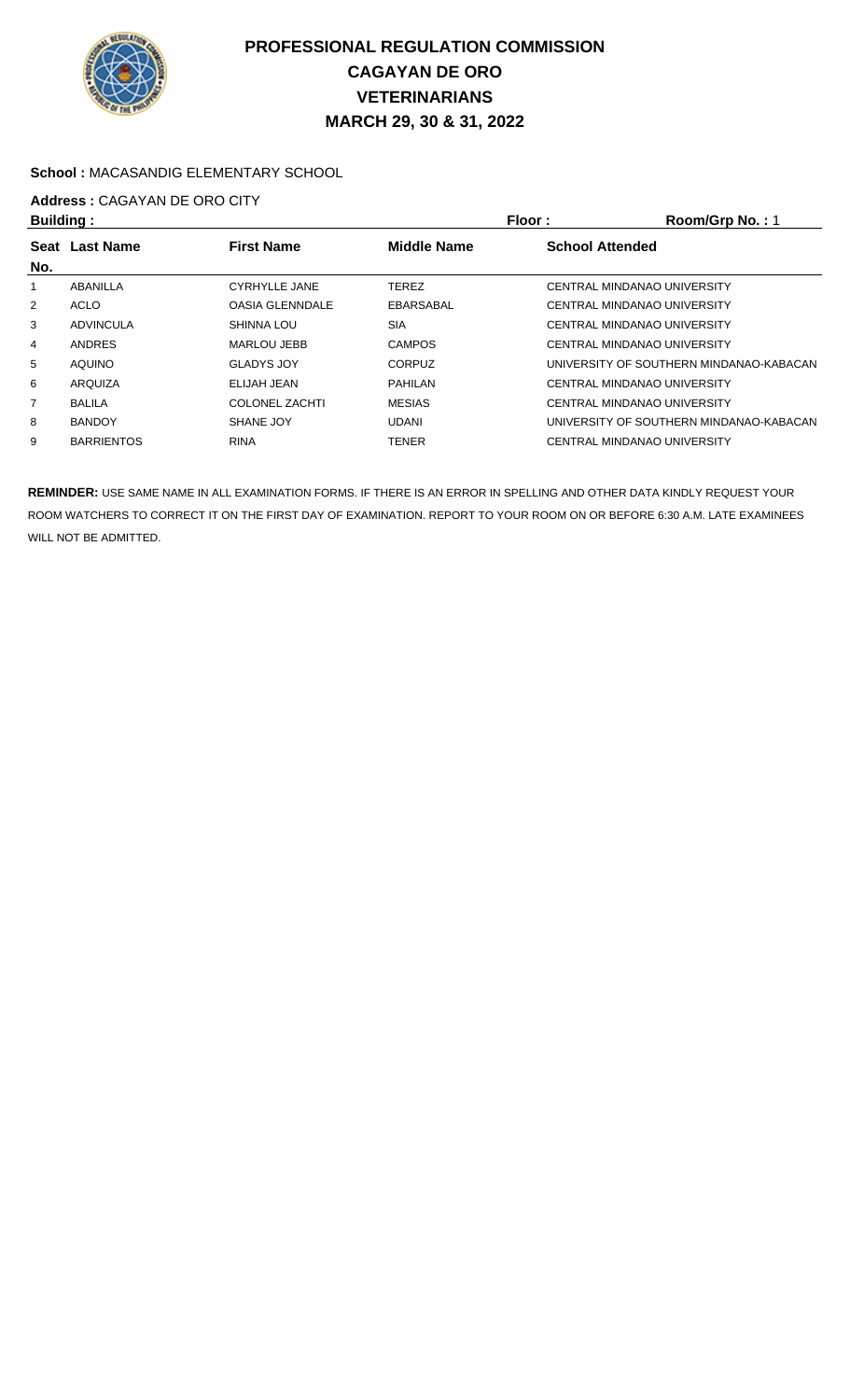

### **School :** MACASANDIG ELEMENTARY SCHOOL

## **Address :** CAGAYAN DE ORO CITY

| <b>Building:</b> |                  |                        | Floor:                                       | Room/Grp No.: 2                         |  |
|------------------|------------------|------------------------|----------------------------------------------|-----------------------------------------|--|
| Seat             | <b>Last Name</b> | <b>First Name</b>      | <b>School Attended</b><br><b>Middle Name</b> |                                         |  |
| No.              |                  |                        |                                              |                                         |  |
|                  | <b>BARTOLOME</b> | <b>CARLA LOUISE</b>    | <b>AGDAMAG</b>                               | CENTRAL MINDANAO UNIVERSITY             |  |
| $\overline{2}$   | <b>BONIOR</b>    | PHILIP AMIEL           | <b>YABO</b>                                  | CENTRAL MINDANAO UNIVERSITY             |  |
| 3                | <b>BUAGAS</b>    | <b>JULIANNE CLAIRE</b> | <b>BLANCAFLOR</b>                            | CENTRAL MINDANAO UNIVERSITY             |  |
| 4                | CADANO           | MAY JOY                | SAPALLEDA                                    | SOUTHWESTERN UNIVERSITY                 |  |
| 5                | <b>CALUNIA</b>   | <b>FRAEZEN</b>         | LADRICA                                      | UNIVERSITY OF THE PHILIPPINES-LOS BAÑOS |  |
| 6                | <b>CALUYA</b>    | <b>VANESSA</b>         | APLAYA                                       | SOUTHWESTERN UNIVERSITY                 |  |
| 7                | <b>COCAMAS</b>   | <b>LUCITA</b>          | <b>ZAPORTIZA</b>                             | SOUTHWESTERN UNIVERSITY                 |  |
| 8                | <b>DACUDAO</b>   | PHILLIPPE FLORENZO     | <b>TALAMO</b>                                | CENTRAL MINDANAO UNIVERSITY             |  |
| 9                | DE MESA          | <b>ARIANNE JADE</b>    | <b>GERONA</b>                                | CENTRAL MINDANAO UNIVERSITY             |  |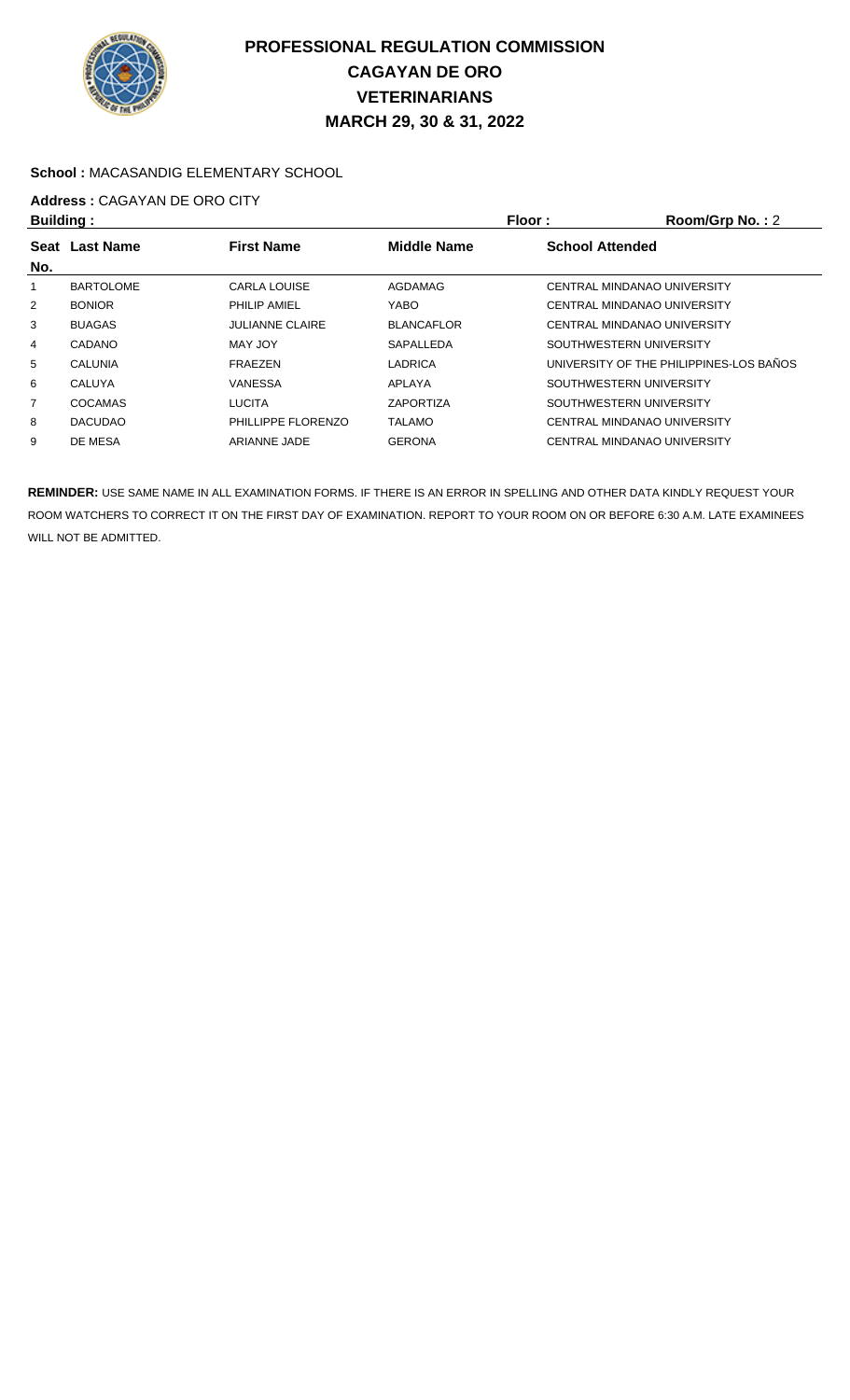

### **School :** MACASANDIG ELEMENTARY SCHOOL

# **Address :** CAGAYAN DE ORO CITY

| <b>Building:</b> |                  |                       | Floor :            | Room/Grp No.: 3                         |
|------------------|------------------|-----------------------|--------------------|-----------------------------------------|
| Seat<br>No.      | <b>Last Name</b> | <b>First Name</b>     | <b>Middle Name</b> | <b>School Attended</b>                  |
|                  | <b>ESTOLOGA</b>  | <b>ELOISA</b>         | <b>ECHAVIA</b>     | CENTRAL MINDANAO UNIVERSITY             |
| $\overline{2}$   | <b>FLORES</b>    | ORVILE                | <b>CONEJAR</b>     | UNIVERSITY OF SOUTHERN MINDANAO-KABACAN |
| 3                | <b>GABUT</b>     | <b>GEOFFREY SCOTT</b> | MARABE             | CENTRAL MINDANAO UNIVERSITY             |
| 4                | <b>GALLETO</b>   | <b>MARIA DONNA</b>    | <b>CAÑETE</b>      | SOUTHWESTERN UNIVERSITY                 |
| 5                | <b>GETUBIG</b>   | KIMBERLYN             | <b>CANDA</b>       | CENTRAL MINDANAO UNIVERSITY             |
| 6                | GO               | <b>JAN JERICH</b>     | MALAZARTE          | SOUTHWESTERN UNIVERSITY                 |
| 7                | <b>GUZON</b>     | <b>LARRY JOHN</b>     | <b>UNGAB</b>       | SOUTHWESTERN UNIVERSITY                 |
| 8                | <b>HINALAO</b>   | ARLA MAE              | <b>TAN</b>         | CENTRAL MINDANAO UNIVERSITY             |
| 9                | KALYAWEN         | <b>XYZA</b>           | <b>BUTIC</b>       | CENTRAL MINDANAO UNIVERSITY             |
|                  |                  |                       |                    |                                         |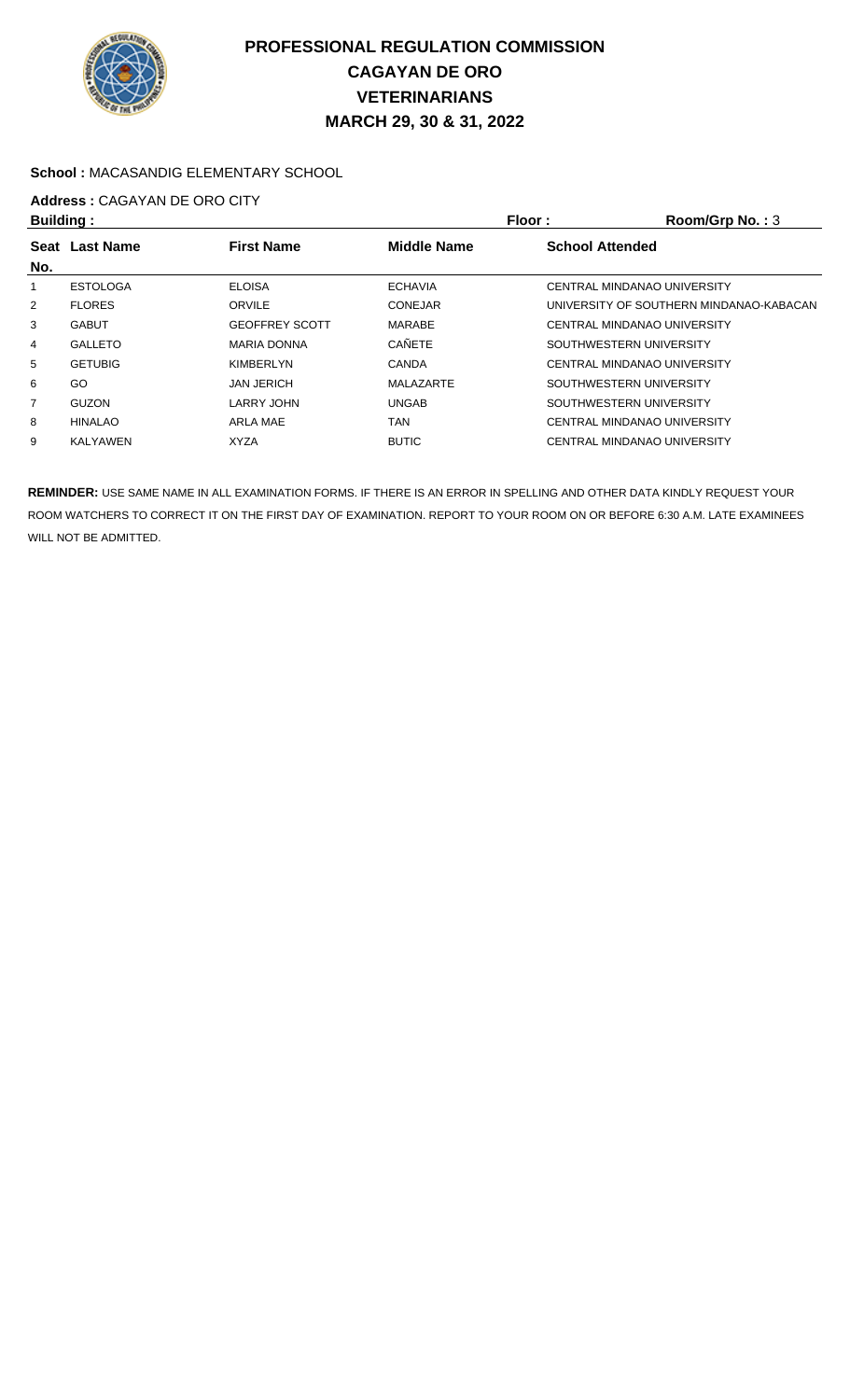

### **School :** MACASANDIG ELEMENTARY SCHOOL

## **Address :** CAGAYAN DE ORO CITY

| <b>Building:</b> |                 |                                         |                 | Floor:<br>Room/Grp No.: 4   |  |
|------------------|-----------------|-----------------------------------------|-----------------|-----------------------------|--|
|                  | Seat Last Name  | <b>First Name</b><br><b>Middle Name</b> |                 | <b>School Attended</b>      |  |
| No.              |                 |                                         |                 |                             |  |
| 1                | <b>LIBARDOS</b> | JIVIL                                   | YBAÑEZ          | SOUTHWESTERN UNIVERSITY     |  |
| $\overline{2}$   | <b>LOPENA</b>   | <b>CARMELITO JR</b>                     | LOZADA          | CENTRAL MINDANAO UNIVERSITY |  |
| 3                | MADRIAGA        | <b>MIKEL JOEPETER</b>                   | <b>DELIGERO</b> | CENTRAL MINDANAO UNIVERSITY |  |
| 4                | <b>NALANG</b>   | <b>ELAINE JOY</b>                       | <b>DIDAAGON</b> | CENTRAL MINDANAO UNIVERSITY |  |
| 5                | <b>NON</b>      | MA. EMELYN                              | <b>NOVAL</b>    | CENTRAL MINDANAO UNIVERSITY |  |
| 6                | <b>NUÑEZ</b>    | <b>IMEE LORAINE</b>                     | <b>CABAHUG</b>  | CENTRAL MINDANAO UNIVERSITY |  |
| $\overline{7}$   | <b>OBATAY</b>   | ALDREN                                  | <b>DADANG</b>   | CENTRAL MINDANAO UNIVERSITY |  |
| 8                | <b>OMANDAM</b>  | <b>CHARYNE</b>                          | <b>SORIA</b>    | CENTRAL MINDANAO UNIVERSITY |  |
| 9                | <b>OPERIANO</b> | ANN BERNADETH                           | <b>REYES</b>    | CENTRAL MINDANAO UNIVERSITY |  |
|                  |                 |                                         |                 |                             |  |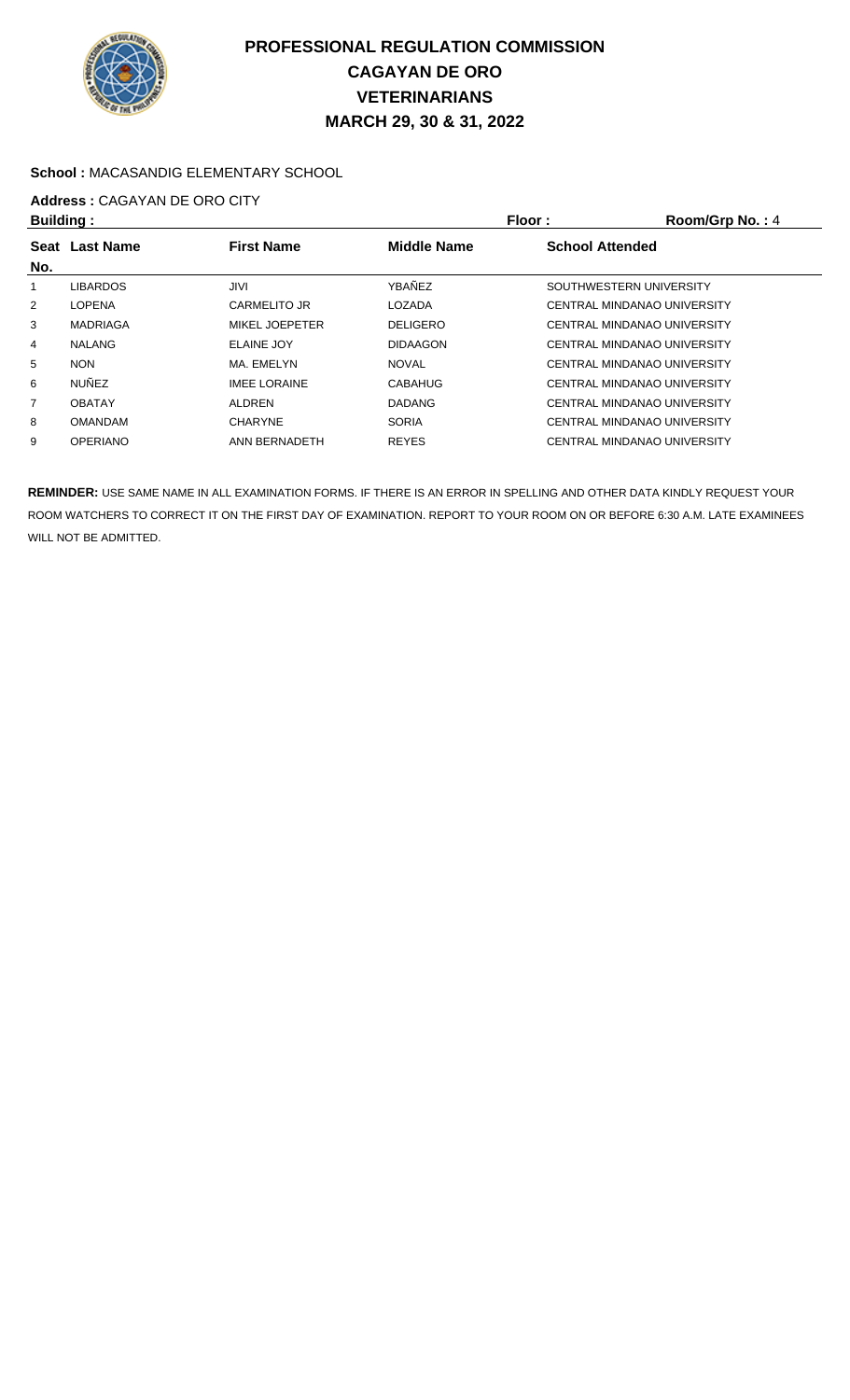

### **School :** MACASANDIG ELEMENTARY SCHOOL

# **Address :** CAGAYAN DE ORO CITY

| <b>Building:</b> |                                                             |                          | Floor:            | Room/Grp No.: $5$                       |
|------------------|-------------------------------------------------------------|--------------------------|-------------------|-----------------------------------------|
| Seat             | <b>Last Name</b><br><b>First Name</b><br><b>Middle Name</b> |                          |                   | <b>School Attended</b>                  |
| No.              |                                                             |                          |                   |                                         |
|                  | <b>PALMA</b>                                                | <b>WILGEN KHEN MARIE</b> | <b>REPOLIDON</b>  | CENTRAL MINDANAO UNIVERSITY             |
| $\overline{2}$   | <b>PAROT</b>                                                | <b>MEIL CRISSAN</b>      | <b>NAHIAL</b>     | SOUTHWESTERN UNIVERSITY                 |
| 3                | <b>PIAMONTE</b>                                             | <b>CEASAR IAN</b>        | PASTILLERO        | UNIVERSITY OF SOUTHERN MINDANAO-KABACAN |
| 4                | <b>PIQUE</b>                                                | <b>KENNY</b>             | <b>VERGARA</b>    | UNIVERSITY OF THE PHILIPPINES-LOS BANOS |
| 5                | <b>PLATON</b>                                               | <b>JOEY CARLO</b>        | <b>GUMBAN</b>     | UNIVERSITY OF SOUTHERN MINDANAO-KABACAN |
| 6                | <b>POYATOS</b>                                              | PHOEBE MAY               | <b>MONREAL</b>    | CENTRAL MINDANAO UNIVERSITY             |
| $\overline{7}$   | PRANTILLA                                                   | <b>DENISE JONES</b>      | <b>DAQUILANEA</b> | CENTRAL MINDANAO UNIVERSITY             |
| 8                | <b>PROVICHADO</b>                                           | <b>MYRA FLOR</b>         | <b>LAROBES</b>    | CENTRAL MINDANAO UNIVERSITY             |
| 9                | <b>REMETICADO</b>                                           | MALOU                    | <b>MACAPONDAG</b> | CENTRAL MINDANAO UNIVERSITY             |
|                  |                                                             |                          |                   |                                         |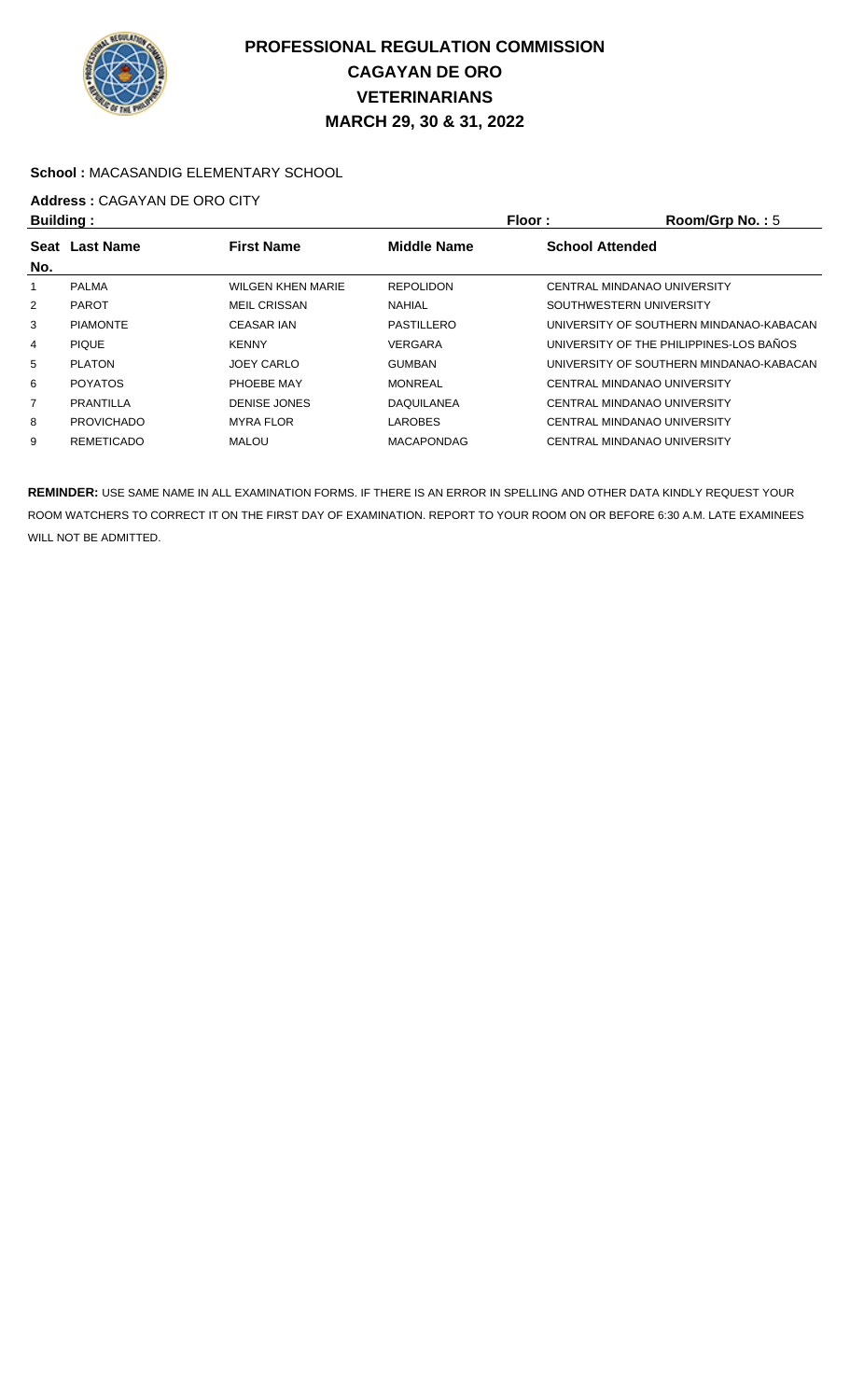

#### **School :** MACASANDIG ELEMENTARY SCHOOL

# **Address :** CAGAYAN DE ORO CITY

| <b>Building:</b> |                  |                                   | Floor:                                       | Room/Grp No.: 6                         |
|------------------|------------------|-----------------------------------|----------------------------------------------|-----------------------------------------|
| <b>Seat</b>      | <b>Last Name</b> | <b>First Name</b>                 | <b>Middle Name</b><br><b>School Attended</b> |                                         |
| No.              |                  |                                   |                                              |                                         |
|                  | <b>REYNO</b>     | <b>SENTINA RHEA</b>               | <b>TOLENTINO</b>                             | UNIVERSITY OF SOUTHERN MINDANAO-KABACAN |
| $\overline{2}$   | <b>ROBLES</b>    | <b>NIÑO</b>                       |                                              | CENTRAL MINDANAO UNIVERSITY             |
| 3                | <b>ROSARIO</b>   | <b>CLARK</b>                      | <b>ANGWAS</b>                                | CENTRAL MINDANAO UNIVERSITY             |
| 4                | <b>SALAHAG</b>   | <b>GIZELLA</b>                    | <b>ESPARES</b>                               | CENTRAL MINDANAO UNIVERSITY             |
| 5                | <b>SEVILLA</b>   | ANNE CHRISTINE<br><b>VERONICA</b> | PERLAS                                       | CENTRAL MINDANAO UNIVERSITY             |
| 6                | <b>SINATO</b>    | <b>ERNA MARIE</b>                 | <b>MARAON</b>                                | CENTRAL MINDANAO UNIVERSITY             |
| 7                | <b>SORIA</b>     | <b>DESIRIE</b>                    | <b>BURLAOS</b>                               | SOUTHWESTERN UNIVERSITY                 |
| 8                | <b>TAÑO</b>      | <b>TIFFANY</b>                    | <b>VELASCO</b>                               | UNIVERSITY OF SOUTHERN MINDANAO-KABACAN |